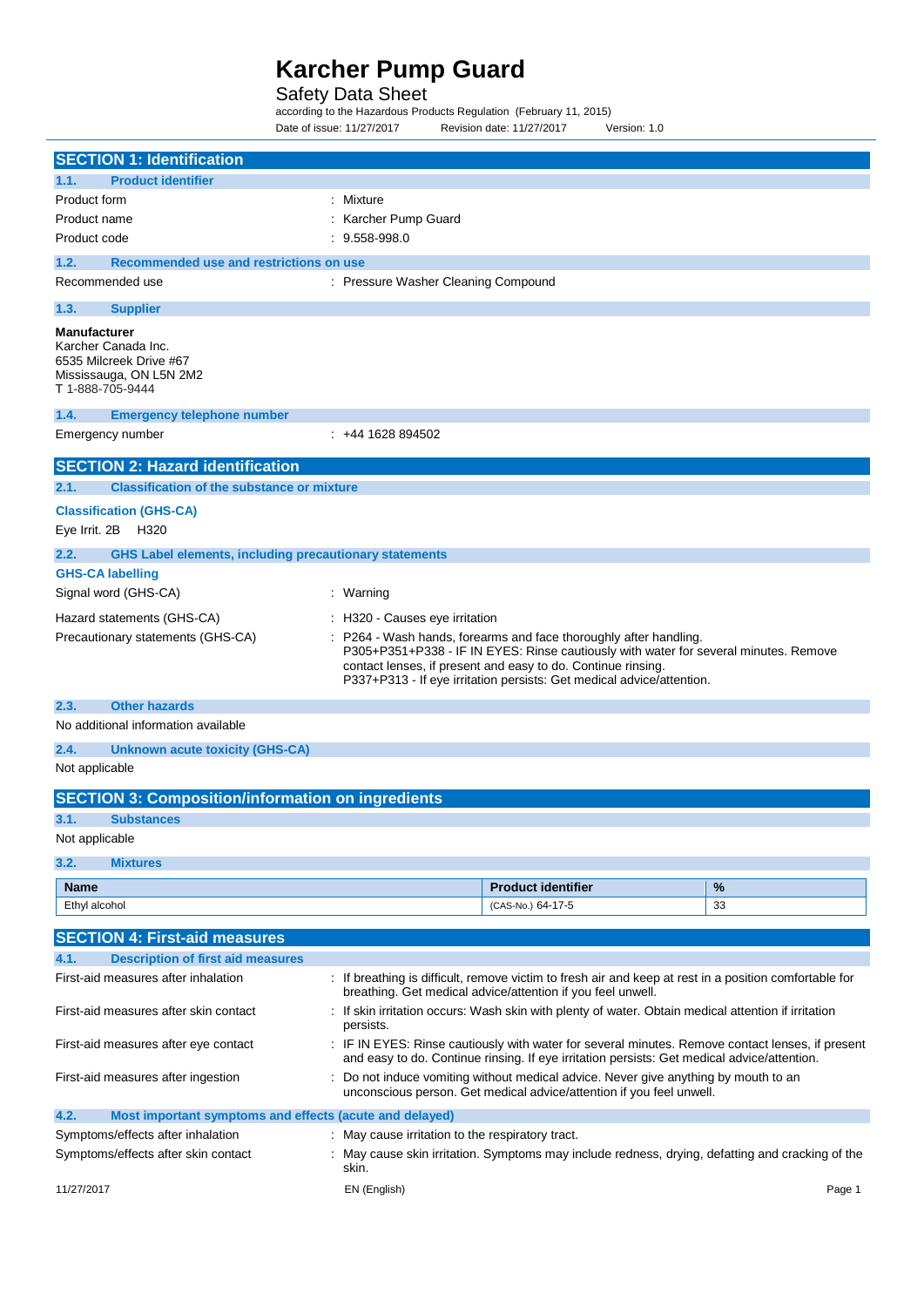## Safety Data Sheet

according to the Hazardous Products Regulation (February 11, 2015)

| Symptoms/effects after eye contact                                      | : Causes eye irritation. Symptoms may include discomfort or pain, excess blinking and tear<br>production, with possible redness and swelling. |  |
|-------------------------------------------------------------------------|-----------------------------------------------------------------------------------------------------------------------------------------------|--|
| Symptoms/effects after ingestion                                        | : May be harmful if swallowed. May cause gastrointestinal irritation, nausea, vomiting and<br>diarrhea.                                       |  |
| 4.3.<br>Immediate medical attention and special treatment, if necessary |                                                                                                                                               |  |
|                                                                         |                                                                                                                                               |  |

| Other medical advice or treatment | : Symptoms may be delayed. In case of accident or if you feel unwell, seek medical advice<br>immediately (show the label where possible). |
|-----------------------------------|-------------------------------------------------------------------------------------------------------------------------------------------|
|                                   |                                                                                                                                           |

|                                | <b>SECTION 5: Fire-fighting measures</b>                       |                                                                                                                       |  |  |
|--------------------------------|----------------------------------------------------------------|-----------------------------------------------------------------------------------------------------------------------|--|--|
| 5.1.                           | Suitable extinguishing media                                   |                                                                                                                       |  |  |
|                                | Suitable extinguishing media                                   | : Water fog. Dry chemical. Carbon dioxide.                                                                            |  |  |
| 5.2.                           | Unsuitable extinguishing media                                 |                                                                                                                       |  |  |
|                                | Unsuitable extinguishing media                                 | : Do not use a solid water stream as it may scatter and spread fire.                                                  |  |  |
| 5.3.                           | Specific hazards arising from the hazardous product            |                                                                                                                       |  |  |
| Fire hazard                    |                                                                | : Products of combustion may include, and are not limited to: oxides of carbon.                                       |  |  |
| 5.4.                           | Special protective equipment and precautions for fire-fighters |                                                                                                                       |  |  |
|                                | Firefighting instructions                                      | : Use water spray or fog for cooling exposed containers.                                                              |  |  |
| Protection during firefighting |                                                                | : Keep upwind of fire. Wear full fire fighting turn-out gear (full Bunker gear) and respiratory<br>protection (SCBA). |  |  |

|                 | <b>SECTION 6: Accidental release measures</b>                                       |  |                                                                                                                                                                                                                               |  |
|-----------------|-------------------------------------------------------------------------------------|--|-------------------------------------------------------------------------------------------------------------------------------------------------------------------------------------------------------------------------------|--|
| 6.1.            | Personal precautions, protective equipment and emergency procedures                 |  |                                                                                                                                                                                                                               |  |
|                 | General measures                                                                    |  | : Use personal protection recommended in Section 8. Isolate the hazard area and deny entry to<br>unnecessary and unprotected personnel.                                                                                       |  |
| 6.2.            | Methods and materials for containment and cleaning up                               |  |                                                                                                                                                                                                                               |  |
| For containment |                                                                                     |  | : Contain and/or absorb spill with inert material (e.g. sand, vermiculite), then place in a suitable<br>container. Do not flush to sewer or allow to enter waterways. Use appropriate Personal<br>Protective Equipment (PPE). |  |
|                 | Methods for cleaning up                                                             |  | Sweep or shovel spills into appropriate container for disposal. Provide ventilation.                                                                                                                                          |  |
| 6.3.            | <b>Reference to other sections</b>                                                  |  |                                                                                                                                                                                                                               |  |
|                 | For further information refer to section 8: "Exposure controls/personal protection" |  |                                                                                                                                                                                                                               |  |
|                 | <b>SECTION 7: Handling and storage</b>                                              |  |                                                                                                                                                                                                                               |  |
| 7.1.            | <b>Precautions for safe handling</b>                                                |  |                                                                                                                                                                                                                               |  |
|                 | Precautions for safe handling                                                       |  | : Avoid contact with skin and eyes. Avoid breathing dust/fume/gas/mist/vapours/spray. Do not<br>swallow. Handle and open container with care. When using do not eat, drink or smoke.                                          |  |
|                 | Hygiene measures                                                                    |  | Wash hands before eating, drinking, or smoking. Wash contaminated clothing before reuse.<br>Wash hands, forearms and face thoroughly after handling.                                                                          |  |
| 7.2.            | Conditions for safe storage, including any incompatibilities                        |  |                                                                                                                                                                                                                               |  |

Storage conditions **Storage conditions** : Keep out of the reach of children. Keep container tightly closed. Store in a dry, cool and wellventilated place.

## **SECTION 8: Exposure controls/personal protection**

### **8.1. Control parameters**

| Ethyl alcohol (64-17-5)                                                                                                                                             |                  |                                                                                                           |          |  |  |
|---------------------------------------------------------------------------------------------------------------------------------------------------------------------|------------------|-----------------------------------------------------------------------------------------------------------|----------|--|--|
| USA - ACGIH                                                                                                                                                         | ACGIH STEL (ppm) |                                                                                                           | 1000 ppm |  |  |
| USA - ACGIH<br>Remark (ACGIH)                                                                                                                                       |                  |                                                                                                           | URT irr  |  |  |
| USA - ACGIH<br>Regulatory reference                                                                                                                                 |                  | ACGIH 2017                                                                                                |          |  |  |
| 8.2.<br>Appropriate engineering controls                                                                                                                            |                  |                                                                                                           |          |  |  |
| Appropriate engineering controls<br>: Use ventilation adequate to keep exposures (airborne levels of dust, fume, vapor, etc.) below<br>recommended exposure limits. |                  |                                                                                                           |          |  |  |
| Environmental exposure controls                                                                                                                                     |                  | Avoid release to the environment. Maintain levels below Community environmental protection<br>thresholds. |          |  |  |

### **8.3. Individual protection measures/Personal protective equipment**

### **Hand protection:**

Wear suitable gloves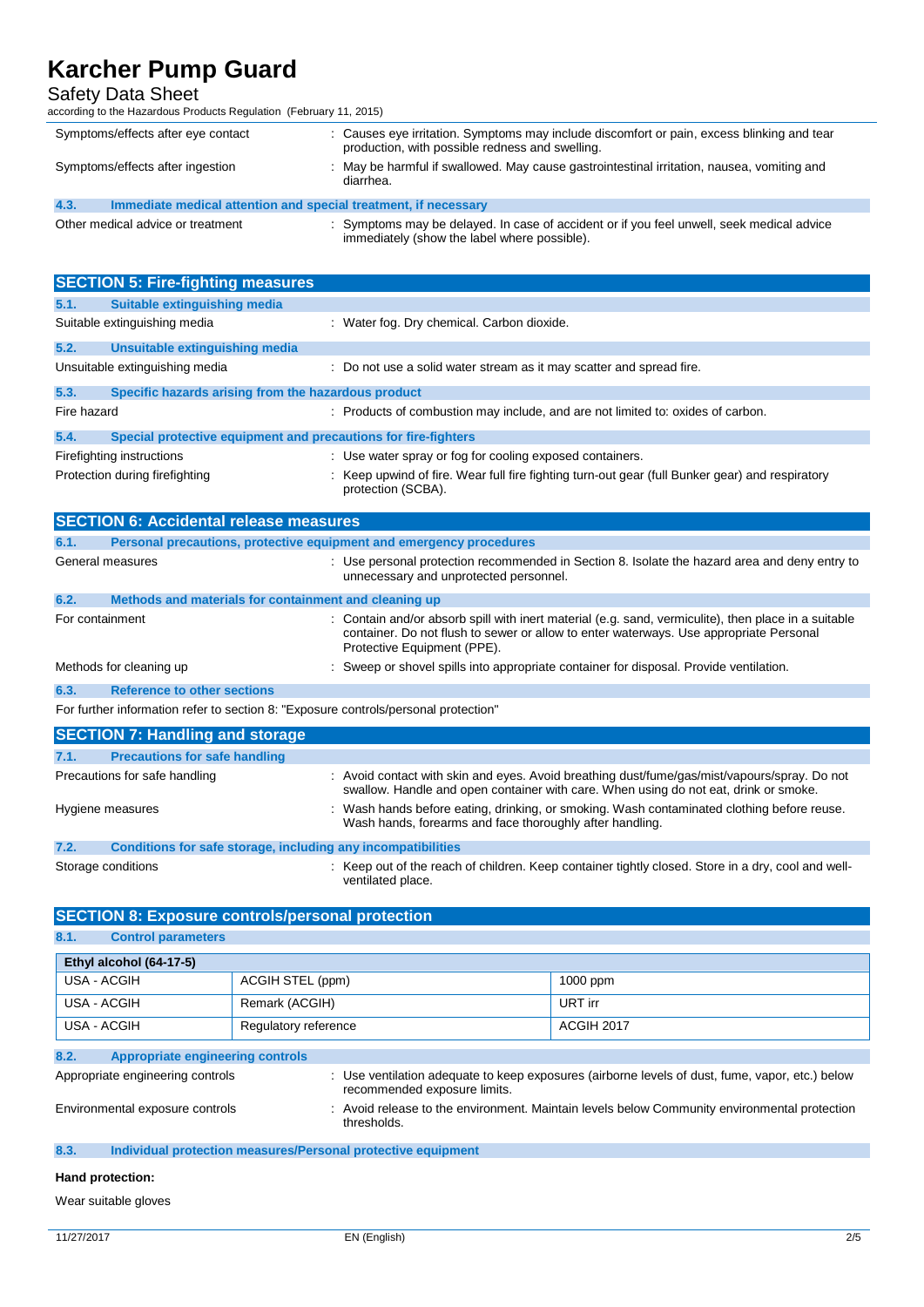### Safety Data Sheet

according to the Hazardous Products Regulation (February 11, 2015)

#### **Eye protection:**

Wear eye/face protection

#### **Skin and body protection:**

Wear suitable protective clothing

#### **Respiratory protection:**

In case of insufficient ventilation, wear suitable respiratory equipment. Respirator selection must be based on known or anticipated exposure levels, the hazards of the product and the safe working limits of the selected respirator.

#### **Other information:**

Do not eat, smoke or drink where material is handled, processed or stored. Wash hands carefully before eating or smoking. Handle in accordance with good industrial hygiene and safety procedures.

| <b>SECTION 9: Physical and chemical properties</b>            |                                                                                   |  |  |  |
|---------------------------------------------------------------|-----------------------------------------------------------------------------------|--|--|--|
| 9.1.<br>Information on basic physical and chemical properties |                                                                                   |  |  |  |
| Physical state                                                | : Liquid                                                                          |  |  |  |
| Appearance                                                    | Clear flowable liquid.                                                            |  |  |  |
| Colour                                                        | Green                                                                             |  |  |  |
| Odour                                                         | Odourless                                                                         |  |  |  |
| Odour threshold                                               | No data available                                                                 |  |  |  |
| pH                                                            | 10                                                                                |  |  |  |
| Relative evaporation rate (butylacetate=1)                    | No data available                                                                 |  |  |  |
| Relative evaporation rate (ether=1)                           | No data available                                                                 |  |  |  |
| Melting point                                                 | $-2 °C / 28 °F$                                                                   |  |  |  |
| Freezing point                                                | -28 °C / -20 °F                                                                   |  |  |  |
| Boiling point                                                 | : > 92 °C / > 198 $^{\circ}$ F                                                    |  |  |  |
| Flash point                                                   | : > 71 °C / > 160 $^{\circ}$ F                                                    |  |  |  |
| Auto-ignition temperature                                     | No data available                                                                 |  |  |  |
| Decomposition temperature                                     | No data available                                                                 |  |  |  |
| Flammability (solid, gas)                                     | Not flammable                                                                     |  |  |  |
| Vapour pressure                                               | No data available                                                                 |  |  |  |
| Vapour pressure at 50 °C                                      | No data available                                                                 |  |  |  |
| Relative density                                              | 0.19                                                                              |  |  |  |
| Solubility                                                    | No data available                                                                 |  |  |  |
| Partition coefficient n-octanol/water                         | No data available                                                                 |  |  |  |
| Viscosity, kinematic                                          | $: 0.19$ cSt                                                                      |  |  |  |
| <b>Explosive limits</b>                                       | Lower explosive limit (LEL): 2.6 vol %<br>Upper explosive limit (UEL): 12.5 vol % |  |  |  |
| <b>Other information</b><br>9.2.                              |                                                                                   |  |  |  |
| % Solids                                                      | $: 2.0 %$ (by wt.)                                                                |  |  |  |
| Percent volatile                                              | $:$ > 10% (by vol.)                                                               |  |  |  |
| <b>SECTION 10: Stability and reactivity</b>                   |                                                                                   |  |  |  |
| 10.1.<br><b>Reactivity</b>                                    |                                                                                   |  |  |  |
| Reactivity                                                    | : No dangerous reactions known under normal conditions of use.                    |  |  |  |
| Chemical stability                                            | Stable under normal conditions.                                                   |  |  |  |

| Conditions to avoid              | : Heat.                                                  |
|----------------------------------|----------------------------------------------------------|
| Incompatible materials           | : None known.                                            |
| Hazardous decomposition products | : May include, and are not limited to: oxides of carbon. |

| <b>SECTION 11: Toxicological information</b>  |                   |  |
|-----------------------------------------------|-------------------|--|
| 11.1.<br>Information on toxicological effects |                   |  |
| Acute toxicity (oral)                         | : Not classified. |  |
| Acute toxicity (dermal)                       | : Not classified. |  |
| Acute toxicity (inhalation)                   | : Not classified. |  |

Possibility of hazardous reactions : No dangerous reactions known under normal conditions of use. : Heat. : None known.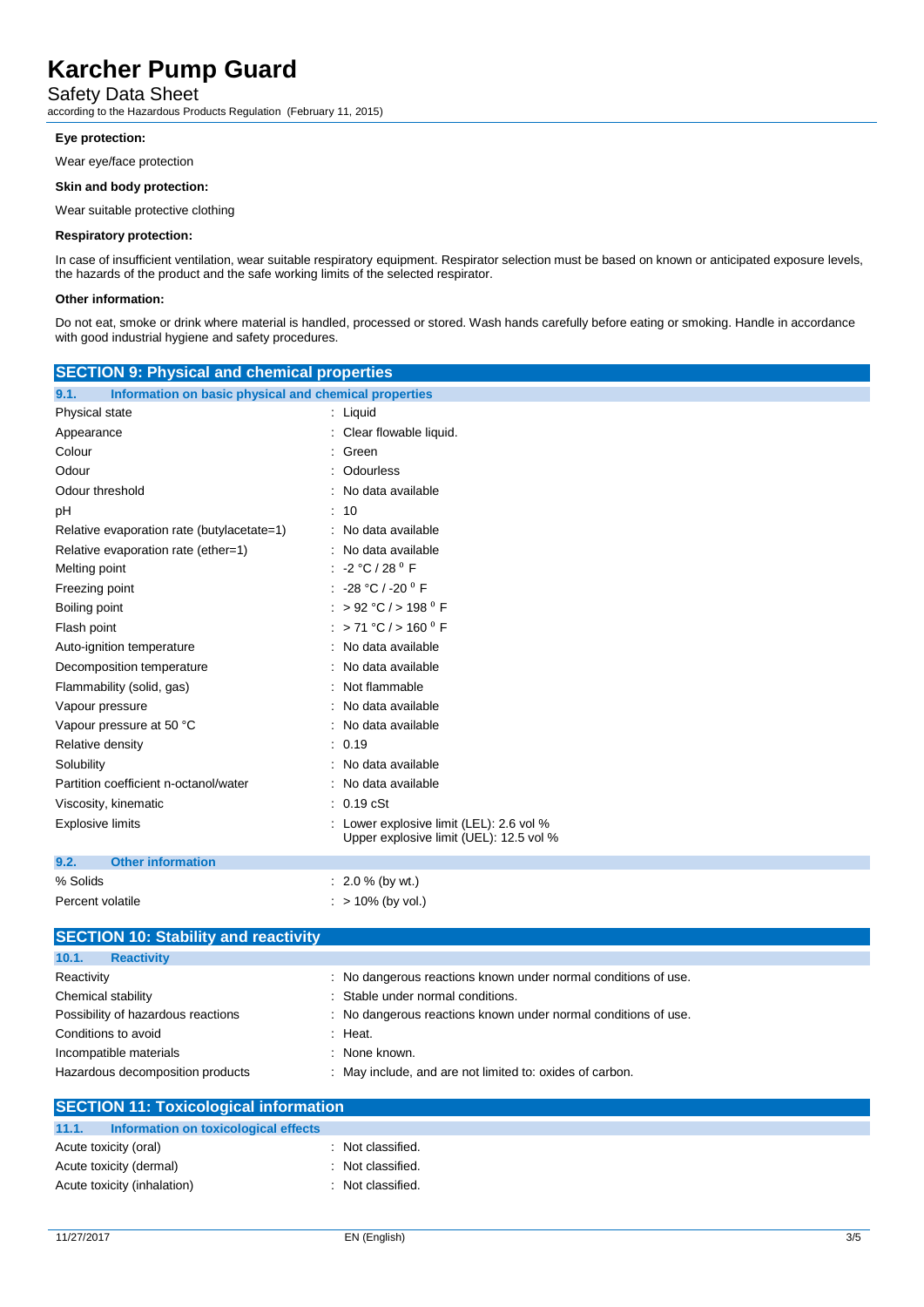## Safety Data Sheet

according to the Hazardous Products Regulation (February 11, 2015)

| Ethyl alcohol (64-17-5)                         |                                                                                                                                                      |
|-------------------------------------------------|------------------------------------------------------------------------------------------------------------------------------------------------------|
| LD50 oral rat                                   | 7060 mg/kg                                                                                                                                           |
| LC50 inhalation rat                             | 124.7 mg/l/4h                                                                                                                                        |
| Skin corrosion/irritation                       | : Not classified.                                                                                                                                    |
|                                                 | pH: 10                                                                                                                                               |
| Serious eye damage/irritation                   | : Causes eye irritation.                                                                                                                             |
|                                                 | pH: 10                                                                                                                                               |
| Respiratory or skin sensitization               | Not classified.                                                                                                                                      |
| Germ cell mutagenicity                          | Not classified.                                                                                                                                      |
| Carcinogenicity                                 | Not classified.                                                                                                                                      |
|                                                 |                                                                                                                                                      |
| Reproductive toxicity                           | Not classified.                                                                                                                                      |
| STOT-single exposure                            | Not classified.                                                                                                                                      |
| STOT-repeated exposure                          | Not classified.                                                                                                                                      |
| Aspiration hazard                               | Not classified.                                                                                                                                      |
|                                                 |                                                                                                                                                      |
| <b>Karcher Pump Guard</b>                       |                                                                                                                                                      |
| Viscosity, kinematic (calculated value) (40 °C) | $0.19 \text{ mm}^2/\text{s}$                                                                                                                         |
| Symptoms/effects after inhalation               | : May cause irritation to the respiratory tract.                                                                                                     |
| Symptoms/effects after skin contact             | May cause skin irritation. Symptoms may include redness, drying, defatting and cracking of the                                                       |
|                                                 | skin.                                                                                                                                                |
| Symptoms/effects after eye contact              | Causes eye irritation. Symptoms may include discomfort or pain, excess blinking and tear                                                             |
|                                                 | production, with possible redness and swelling.                                                                                                      |
| Symptoms/effects after ingestion                | May be harmful if swallowed. May cause gastrointestinal irritation, nausea, vomiting and<br>diarrhea.                                                |
| Other information                               | : Likely routes of exposure: ingestion, inhalation, skin and eye.                                                                                    |
|                                                 |                                                                                                                                                      |
| <b>SECTION 12: Ecological information</b>       |                                                                                                                                                      |
| 12.1.<br><b>Toxicity</b>                        |                                                                                                                                                      |
| Ecology - general                               | : May cause long-term adverse effects in the aquatic environment.                                                                                    |
|                                                 |                                                                                                                                                      |
| Ethyl alcohol (64-17-5)<br>LC50 fish 1          |                                                                                                                                                      |
| LC50 fish 2                                     | 11200 mg/l<br>> 100 mg/l (Exposure time: 96 h - Species: Pimephales promelas [static])                                                               |
| EC50 Daphnia 1                                  | 5463 mg/l                                                                                                                                            |
| EC50 Daphnia 2                                  | 2 mg/l (Exposure time: 48 h - Species: Daphnia magna [Static])                                                                                       |
| ErC50 (algae)                                   | 1000 mg/l                                                                                                                                            |
| NOEC chronic crustacea                          | 9.6 mg/l                                                                                                                                             |
|                                                 |                                                                                                                                                      |
| 12.2.<br><b>Persistence and degradability</b>   |                                                                                                                                                      |
| <b>Karcher Pump Guard</b>                       |                                                                                                                                                      |
| Persistence and degradability                   | Not established.                                                                                                                                     |
| <b>Bioaccumulative potential</b><br>12.3.       |                                                                                                                                                      |
| <b>Karcher Pump Guard</b>                       |                                                                                                                                                      |
| Bioaccumulative potential                       | Not established.                                                                                                                                     |
| Ethyl alcohol (64-17-5)                         |                                                                                                                                                      |
| Partition coefficient n-octanol/water           |                                                                                                                                                      |
|                                                 | $-0.32$                                                                                                                                              |
|                                                 |                                                                                                                                                      |
| 12.4.<br><b>Mobility in soil</b>                |                                                                                                                                                      |
| Ethyl alcohol (64-17-5)                         |                                                                                                                                                      |
| Partition coefficient n-octanol/water           | $-0.32$                                                                                                                                              |
| 12.5.<br><b>Other adverse effects</b>           |                                                                                                                                                      |
| Ozone                                           | Not classified.                                                                                                                                      |
| Other information                               | No other effects known.                                                                                                                              |
|                                                 |                                                                                                                                                      |
| <b>SECTION 13: Disposal considerations</b>      |                                                                                                                                                      |
| 13.1.<br><b>Disposal methods</b>                |                                                                                                                                                      |
| Product/Packaging disposal recommendations      | Dispose in a safe manner in accordance with local/national regulations. The generation of<br>waste should be avoided or minimized wherever possible. |